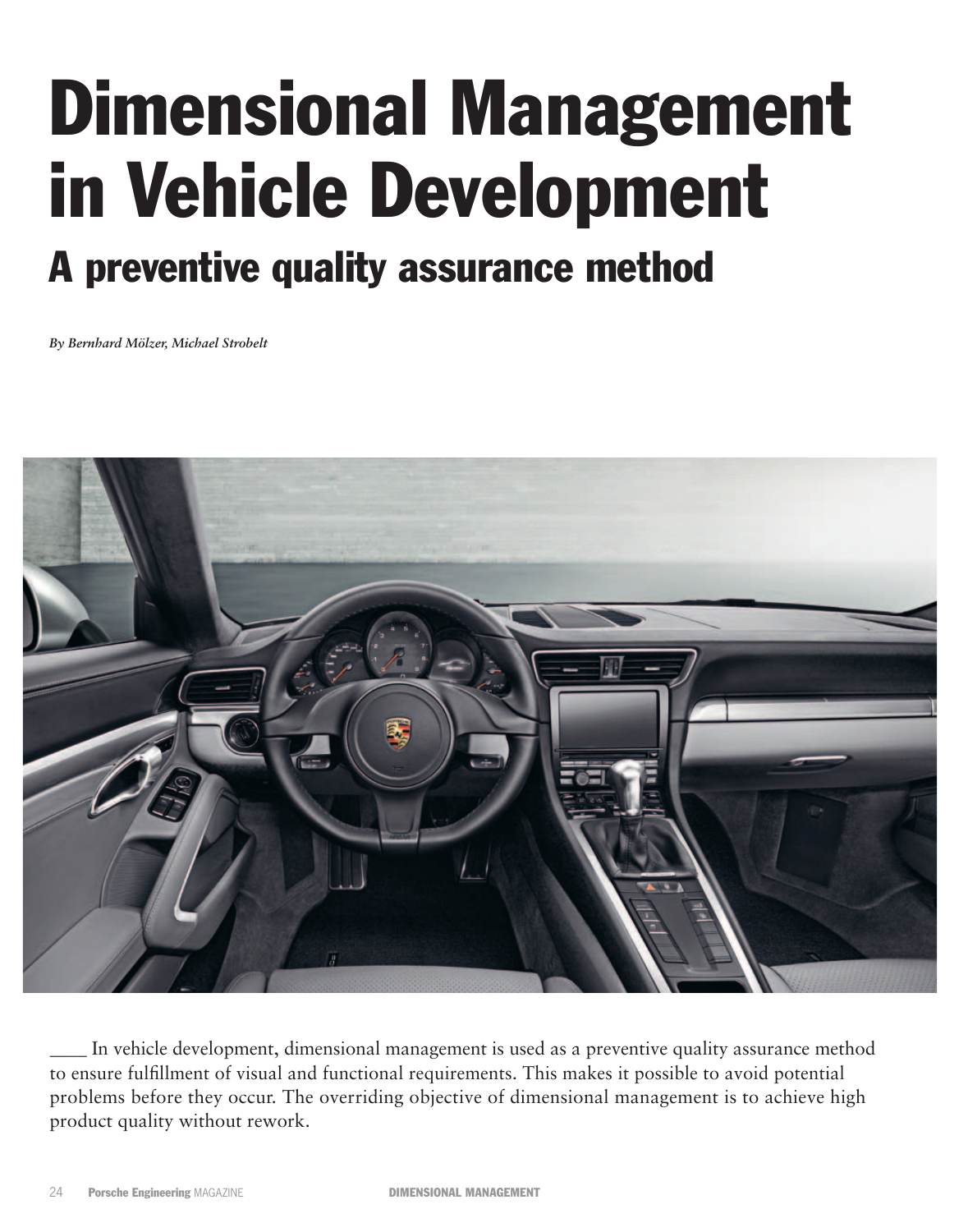At Porsche Engineering, the dimensional management method is assigned to the Production Engineering department, which deals with process issues for vehicle and industrial projects on a cross-project basis.

## Why dimensional management?

The ever more demanding requirements on products in terms of design, appearance, and function led to the development of dimensional management, a preventive quality assurance method that ensures the functionality and producibility of designs at an early stage. Dimensional management makes it possible to avoid potential problems before they occur. It enables engineers to fulfill required quality characteristics (joint scheme) and safeguard points of constriction and critical functions.

## The three central components

Dimensional management is primarily comprised of three central components: "specifications—functional dimensions and joint scheme," the "reference point system," and "statistical tolerance analysis." In detail:

## **Specifications—functional dimensions and joint scheme**

Components and modules are to be dimensioned in consultation according to overarching quality and functional characteristics. The values thus determined are called functional dimensions. The relevant characteristics for the product are summarized in a requirement catalog—for instance in a joint diagram or functional dimensions catalog. This is used in production for statistical process control (SPC) and error analysis.

Functional dimensions for individual parts or assemblies are documented in the respective drawings. In defining the functional dimensions, the dimensional management principle of *"As precise as necessary, as imprecise as possible"* should be observed. The proper balance between restriction and room for maneuver is necessary to produce a flawless product at an acceptable cost. It is also important to ensure the testability of functional dimensions, as what is technically feasible in practice often places limits on the theoretical ideal.

If, for example, a curved surface or a hard-to-reach edge is involved, it may be difficult or even impossible to measure the functional dimension reproducibly in reality. The result is high scrap rates, which in turn leads to a search for the error, intervention in ongoing processes, and other measures that—particularly in manufacturing—cause high costs. This can be avoided through intelligent definition of functional dimensions.

## **Reference point system (RPS)**

The comprehensive reference point system (RPS) for the individual parts and assemblies up to completion of the product is the foundation for dimensional management. It is the basis for creating tolerance concepts and measurement planning as well as for the assembly concept.

The task of RPS is the precise positioning of a component/ assembly in free space and the limitation of the six degrees of freedom (three translational and rotary directions of motion each) using the 3-2-1 rule. This applies to all fixed systems. For kinematic systems, the degree of freedom for the component that causes a motion must remain unrestricted. The RPS points should be in stable areas and ideally parallel to the component coordinate system in their alignment. An adroitly positioned RPS can enable tolerance effects in places that are neither of a functional nor customer-specific character.

# **Statistical tolerance analysis**

Statistical tolerance analysis makes it possible to determine the influence of particular characteristics such as geometric dimensioning and tolerancing or assembly factors in the overall context. By analyzing this calculated data in combination with the required quality characteristics, it is possible to determine first pass yields and scrap rates. 1D tolerance calculation or 3D tolerance simulation is used for this.

The statistical calculation of quality and functional characteristics primarily shows whether the target parameters will be achieved with the present assembly concepts and the available quality of components or whether optimizations will be required to reach the targets. The task then is to develop solutions with the relevant departments.

## **Advantages**

and functional requirements for components (e.g. points) This analytical approach makes it possible to secure the required quality characteristics (e. g. joints and transitions)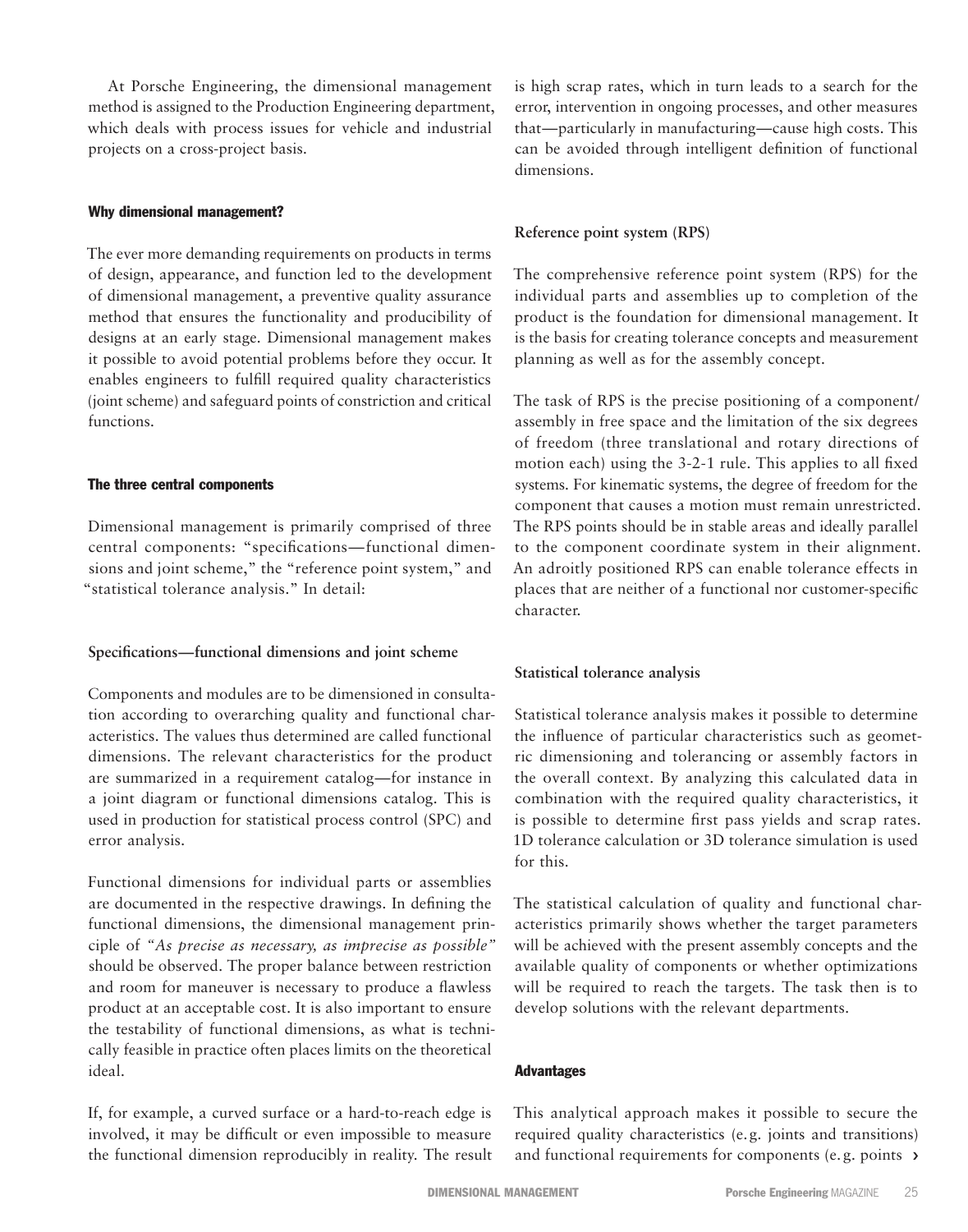# There are various approaches to influencing a result:

- > Optimization of the assembly concept, thus reduction of contributors
- > Optimization of the mounting concepts for individual parts
- > Construction changes
- > Adjustment/restriction of individual tolerances (caution: rising production costs)
- > Optimization of the production process and thus improvement of the quality capability indicators of individual contributors (process capability cp or process capability indicator cpk—caution: rising production costs)
- > Expansion of quality specifications (tolerance specification)
- > Styling adjustments (modify critical joint designs, etc.)

of constriction and mountability). Weaknesses in the styling, design flaws, and process risks also become visible and can be remedied as necessary. This enables significant reductions in the times and costs for development, production, and reworking.

#### Interface in the product creation process

Successful dimensional management spans the entire development process and requires continuous and close consultation with all involved departments (development, production, ›

## 1D tolerance calculation

- > Mathematical calculation of tolerances using statistics
- > From simple calculation (Root Sum Square method) to complex calculation using convolution of different distributions
- > The latter in special tolerance calculation programs
- > Suitable for preliminary concept calculations and simple relationships
- > Also applicable with larger or more complex scopes

#### 3D tolerance simulation

- > Results from three-dimensional simulations of assemblies with randomly varying tolerances
- > Result of over thousands of simulated production runs with statistical evaluation
- > Suitable for large, complex contexts with a strong three-dimensional impact
- > Advantages:
	- Summarization of multiple measurements in one simulation
	- Accounts for three-dimensional geometry and effects
	- Simpler variant evaluation
	- Evaluation of kinematic systems
	- Evaluation of flexible, overdetermined components
- > Disadvantages:
	- Potentially complex setup
	- Higher software costs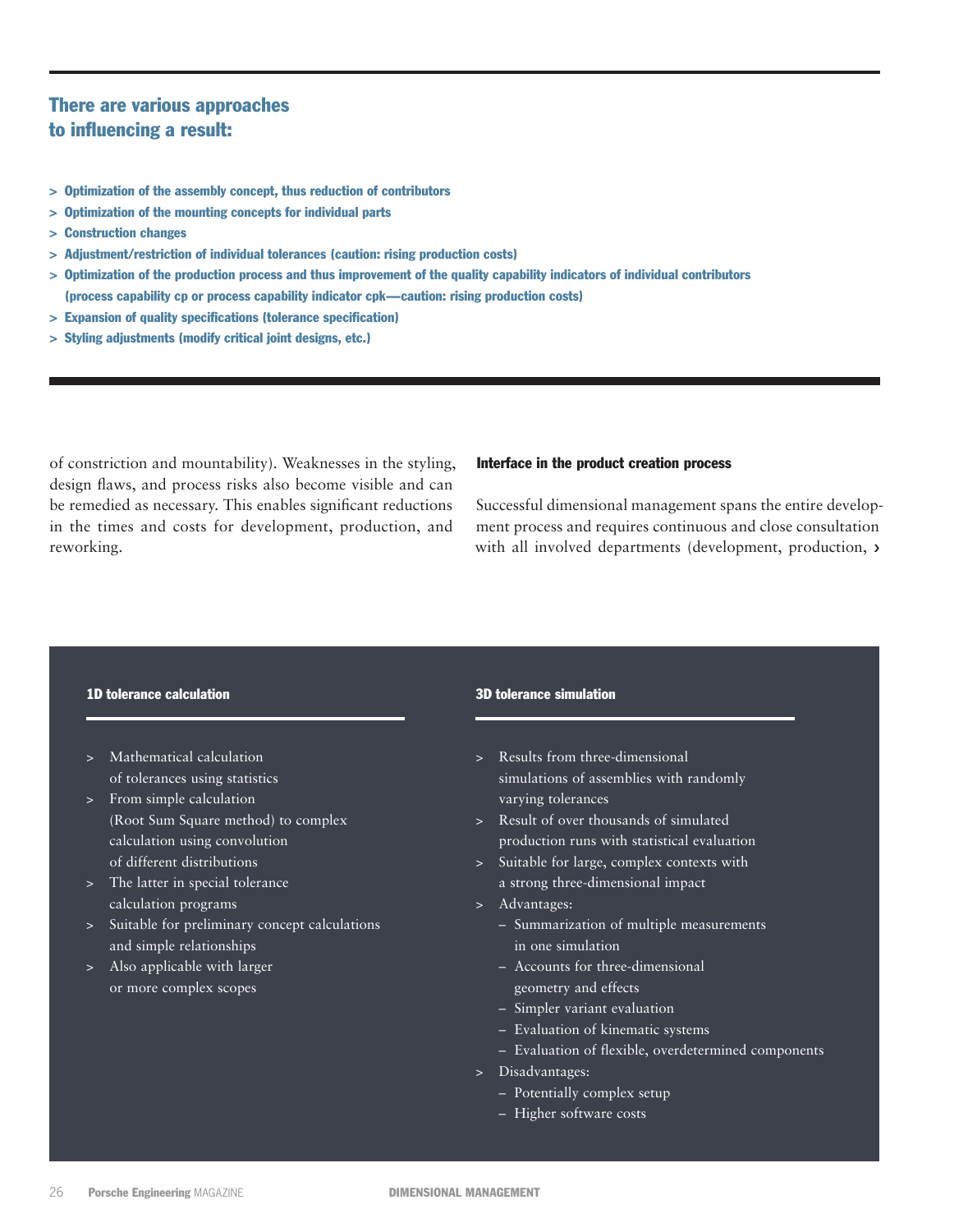# Dimensional management – procedure in vehicle development

|   | Definition of the scopes/quality characteristics<br>(joint diagram, function dimension catalog)                                                                                                                                                               |
|---|---------------------------------------------------------------------------------------------------------------------------------------------------------------------------------------------------------------------------------------------------------------|
| 2 | Identification of relationships and contributors<br>(assembly sequence, RPS design, tolerance concept)                                                                                                                                                        |
| 3 | Identification of factors and production process parameters<br>(component, equipment, assembly tolerances and their distributions)                                                                                                                            |
| Δ | Execution of tolerance analysis<br>(1D tolerance calculation/3D tolerance simulation)                                                                                                                                                                         |
| 5 | Evaluation of results (Monte Carlo simulation) and estimation of contributors<br>(Pareto analysis), determination of first pass yields (rework) with regard to required<br>quality and joint specifications (from joint diagram/functional dimension catalog) |
| 6 | Documentation of tolerance analysis (including graphic representation)                                                                                                                                                                                        |
|   | Communication of analysis results to development teams                                                                                                                                                                                                        |
| 8 | Definition of measures and development of concept alternatives<br>in the development teams in case of "not-OK" results                                                                                                                                        |
|   | Feed measured values into tolerance analysis and update                                                                                                                                                                                                       |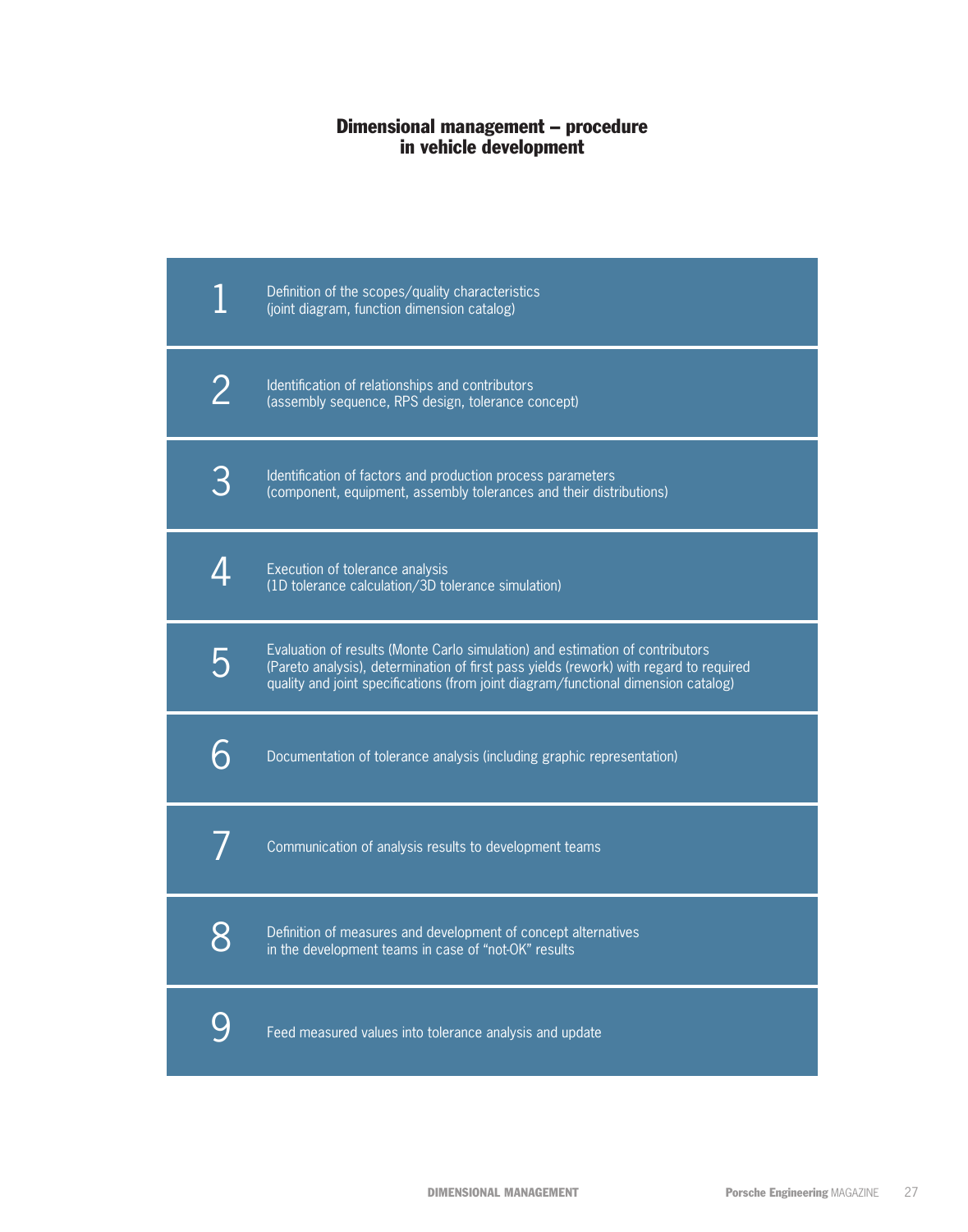